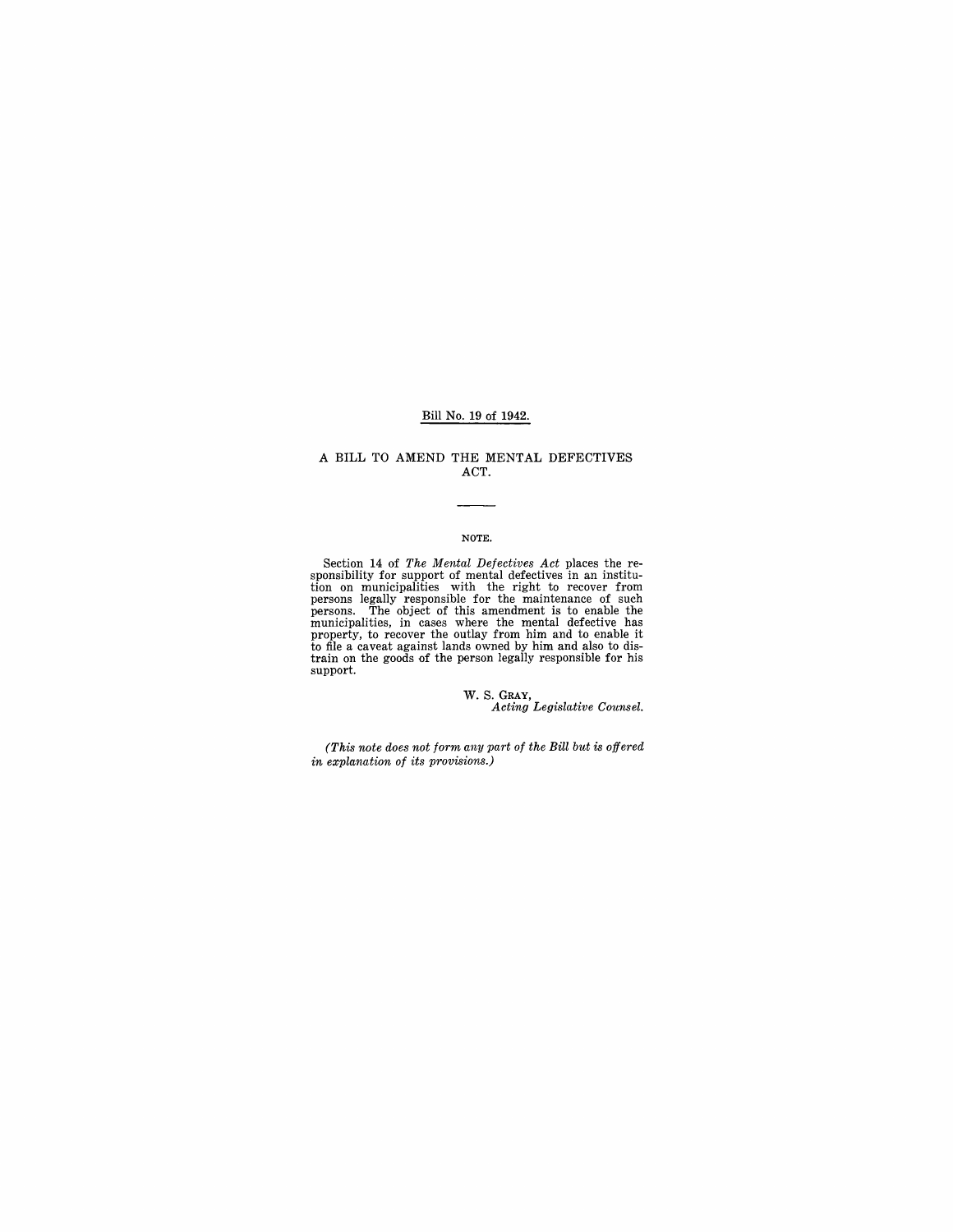# **BILL**

# No. 19 of 1942.

An Act to amend The Mental Defectives Act.

#### *(Assented to* , 1942.)

**HIS** MAJESTY, by and with the advice and consent of the Legislative Assembly of the Province of Alberta, enacts as follows:

~. This Act may be cited as *"The Mental Defectives Act Amendment Act, 1942."* 

*2. The Mental Defectives Act,* being chapter 224 of the Revised Statutes of Alberta, 1922, is hereby amended as to section 14,-

- (a) by striking out the words "city, town, village or municipal district", where the same occur in subsection  $(1)$  and substituting therefor the following: "city, town, village, municipal district, improvement district o
- (b) by adding at the end of subsection (1) the following words: "by action or by distraint upon any of his or their goods found in the Province and shall have a charge upon the lands of said person or persons and may lodge a caveat for the protection of such charge in the proper Land Titles Office."
- (c) by adding immediately after subsection (1) the following new subsection:
- *"(la)* In addition to the remedy provided in subsection (1) the city, town, village, municipal district, improvement district or special area of which the mentally defective person had his abode at the time of his admission may recover from such person as a debt by action or by distraint of any of his goods found within the Province any sums paid by it under the provisions of this section and shall also have a charge upon his lands within the Province to secure such sums and may file a caveat or caveats for the protection of the charge in the appropriate Land Titles Office."

**3.** This Act shall come into force on the day upon which it is assented to.